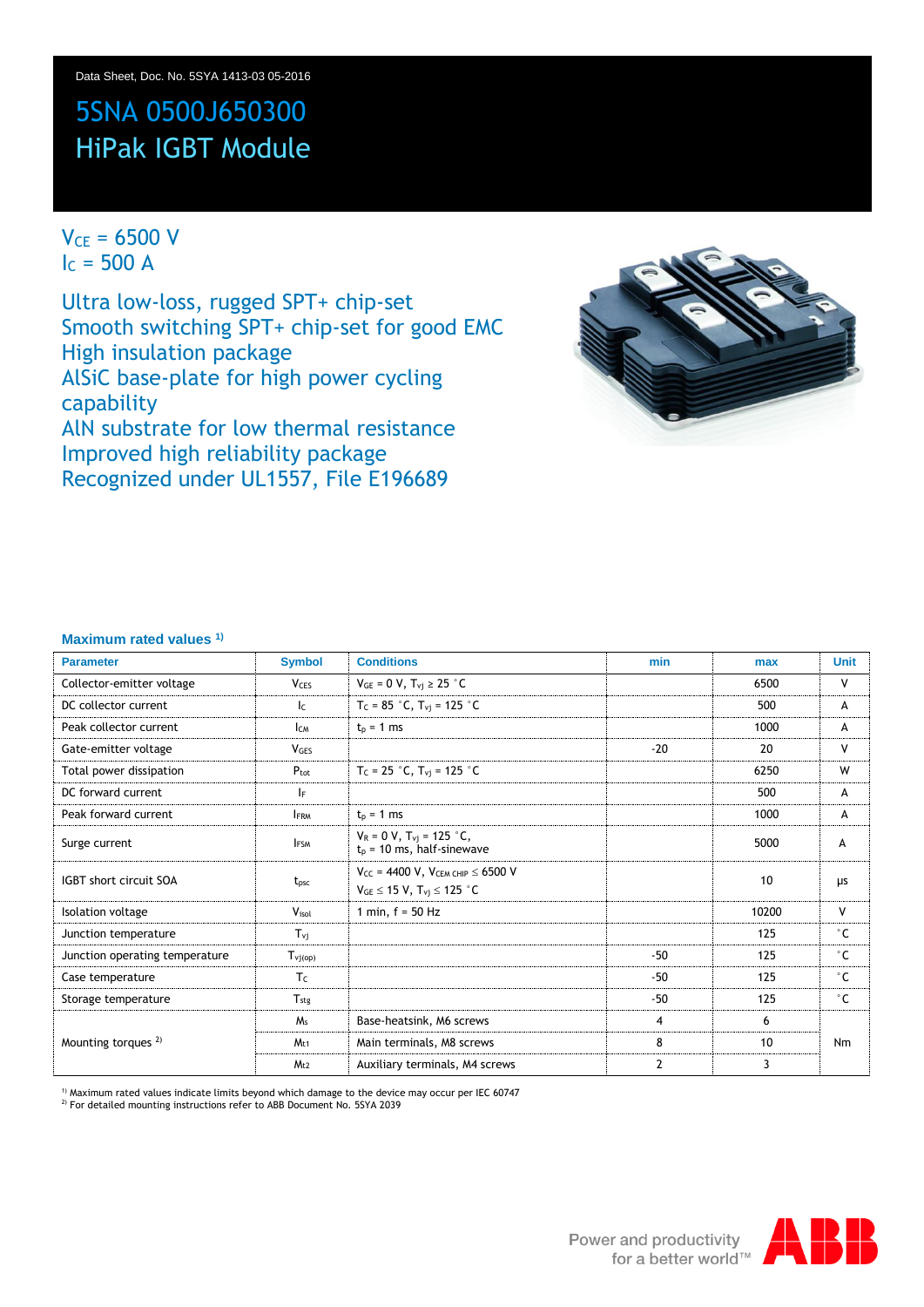### **IGBT characteristic values 3)**

| <b>Parameter</b>                          | <b>Symbol</b>        | <b>Conditions</b>                                                                                                                                                |                                 | min    | typ  | max | <b>Unit</b>  |
|-------------------------------------------|----------------------|------------------------------------------------------------------------------------------------------------------------------------------------------------------|---------------------------------|--------|------|-----|--------------|
| Collector (-emitter) breakdown<br>voltage | V <sub>(BR)CES</sub> | $V_{GE} = 0 V$ , $I_C = 10$ mA, $T_{vi} = 25$ °C                                                                                                                 |                                 | 6500   |      |     | $\mathsf{V}$ |
| Collector-emitter <sup>4)</sup>           | V <sub>CE</sub> sat  | $I_c = 500$ A, $V_{GE} = 15$ V                                                                                                                                   | $T_{\rm vi}$ = 25 $\degree$ C   |        | 2.9  | 3.3 | V            |
| saturation voltage                        |                      |                                                                                                                                                                  | $T_{\rm vi}$ = 125 $\degree$ C  |        | 3.9  | 4.5 | V            |
| Collector cut-off current                 | <b>ICES</b>          | $V_{CE}$ = 6500 V, $V_{GE}$ = 0 V                                                                                                                                | $T_{\rm{vi}}$ = 25 $^{\circ}$ C |        |      | 8   | mA           |
|                                           |                      |                                                                                                                                                                  | $T_{\rm vi}$ = 125 $\degree$ C  |        | 40   | 70  | mA           |
| Gate leakage current                      | lges                 | $V_{CE} = 0 V$ , $V_{GE} = \pm 20 V$ , $T_{vi} = 125 °C$                                                                                                         |                                 | $-500$ |      | 500 | nA           |
| Gate-emitter threshold voltage            | VGE(TO)              | $I_C = 160$ mA, $V_{CE} = V_{GE}$ , $T_{vi} = 25$ °C                                                                                                             |                                 | 5.5    |      | 7.5 | V            |
| Gate charge                               | Qge                  | $I_c = 500$ A, $V_{CE} = 3600$ V, $V_{GE} = -15$ V 15 V                                                                                                          |                                 |        | 5.3  |     | μC           |
| Input capacitance                         | $C_{\text{ies}}$     |                                                                                                                                                                  |                                 |        | 75.6 |     | nF           |
| Output capacitance                        | C <sub>oes</sub>     | $V_{CE}$ = 25 V, $V_{GE}$ = 0 V, f = 1 MHz,<br>$T_{\rm vi}$ = 25 $^{\circ}$ C                                                                                    |                                 |        | 4.4  |     | nF           |
| Reverse transfer capacitance              | $C_{res}$            |                                                                                                                                                                  |                                 |        | 1.3  |     | nF           |
| Internal gate resistance                  | R <sub>Gint</sub>    |                                                                                                                                                                  |                                 |        | 1.3  |     | Ω            |
| Turn-on delay time                        | $t_{d(on)}$          | $V_{CC}$ = 3600 V, I <sub>C</sub> = 500 A,<br>$R_G = 3.9 \Omega$ , $C_{GE} = 150 \text{ nF}$ ,<br>$V_{GE} = \pm 15 V$ ,<br>$L_{\sigma}$ = 280 nH, inductive load | $T_{\rm{vi}}$ = 25 $^{\circ}$ C |        | 780  |     | ns           |
|                                           |                      |                                                                                                                                                                  | $T_{\rm{vi}} = 125$ °C          |        | 710  |     | ns           |
| Rise time                                 | tr                   |                                                                                                                                                                  | $T_{\rm{vj}}$ = 25 $\degree$ C  |        | 200  |     | ns           |
|                                           |                      |                                                                                                                                                                  | $T_{\rm vi}$ = 125 °C           |        | 240  |     | ns           |
| Turn-off delay time                       |                      | $V_{CC}$ = 3600 V, I <sub>C</sub> = 500 A,                                                                                                                       | $T_{\rm vi}$ = 25 °C            |        | 4750 |     | ns           |
|                                           | $t_{d(off)}$         | $R_G = 22 \Omega$ , $C_{GE} = 150$ nF,                                                                                                                           | $T_{\rm{vi}} = 125$ °C          |        | 5300 |     | ns           |
| Fall time                                 | $t_{\rm f}$          | $V_{GE} = \pm 15 V$ ,<br>$L_{\sigma}$ = 280 nH, inductive load                                                                                                   | $T_{\rm vi}$ = 25 $\degree$ C   |        | 530  |     | ns           |
|                                           |                      |                                                                                                                                                                  | $T_{\rm vi}$ = 125 °C           |        | 660  |     | ns           |
|                                           |                      | $V_{CC}$ = 3600 V, I <sub>C</sub> = 500 A,                                                                                                                       | $T_{\rm{vi}}$ = 25 $^{\circ}$ C |        | 2750 |     | mJ           |
| Turn-on switching energy                  | Eon                  | $R_G = 3.9 \Omega$ , $C_{GE} = 150 \text{ nF}$ ,<br>$V_{GE} = \pm 15 V$ ,<br>$L_{\sigma}$ = 280 nH, inductive load                                               | $T_{\rm vi}$ = 125 °C           |        | 3950 |     | mJ           |
|                                           |                      | $V_{CC}$ = 3600 V, $I_C$ = 500 A,                                                                                                                                | Tvi = $25 °C$                   |        | 2700 |     | mJ           |
| Turn-off switching energy                 | $E_{\rm off}$        | $R_G = 22 \Omega$ , $C_{GE} = 150 \text{ nF}$ ,<br>$V_{GE} = \pm 15 V$ ,<br>$L_{\sigma}$ = 280 nH, inductive load                                                | Tvj = $125$ °C                  |        | 3500 |     | mJ           |
| Short circuit current                     | <b>I</b> sc          | $t_{psc} \le 10 \text{ }\mu\text{s}, \text{ } V_{GE} = 15 \text{ V},$<br>$V_{CC} = 4400 V$ ,<br>$VCEM CHIP \leq 6500 V$                                          | Tvi = $125$ °C                  |        | 2250 |     | А            |

<sup>3)</sup> Characteristic values according to IEC 60747 - 9<br><sup>4)</sup> Collector-emitter saturation voltage is given at chip level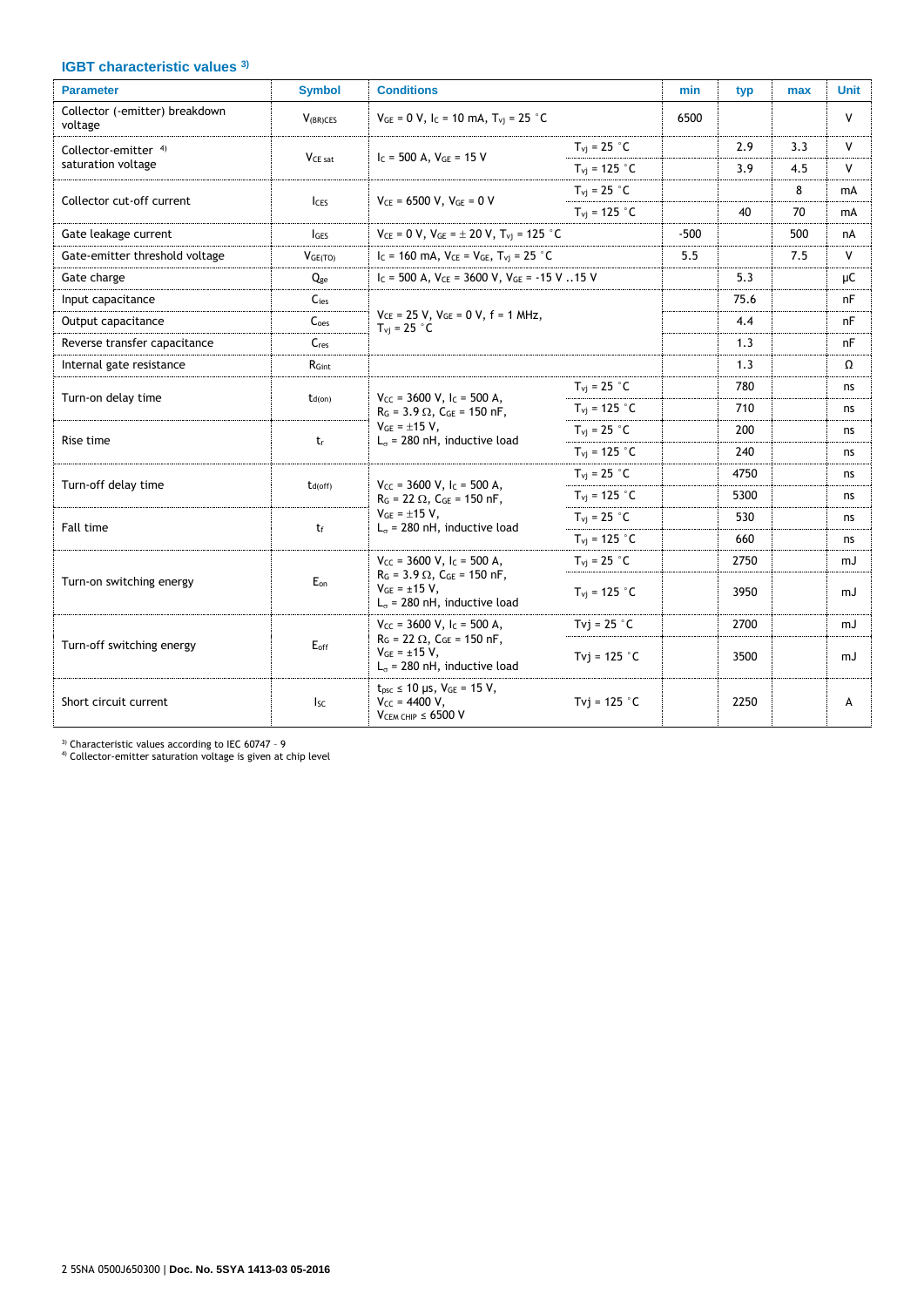#### **Diode characteristic values 5)**

| <b>Parameter</b>              | <b>Symbol</b> | <b>Conditions</b>                                                                                                                                                                     |                                 | min | typ  | max | <b>Unit</b> |
|-------------------------------|---------------|---------------------------------------------------------------------------------------------------------------------------------------------------------------------------------------|---------------------------------|-----|------|-----|-------------|
| Forward voltage <sup>6)</sup> | $V_F$         | $I_F = 500 A$                                                                                                                                                                         | $T_{\rm{vi}}$ = 25 $^{\circ}$ C |     | 3.2  | 3.8 | v           |
|                               |               |                                                                                                                                                                                       | $T_{\rm vi}$ = 125 °C           |     | 3.4  | 4.0 | v           |
| Reverse recovery current      | $I_{rr}$      | $V_{CC} = 3600 V$ ,<br>$I_F = 500 A$ ,<br>$V_{GE} = \pm 15 V$ ,<br>$R_G = 3.9 \Omega$ , $C_{GE} = 150 \text{ nF}$ ,<br>$di/dt = 2 kA/ \mu s$<br>$L_{\alpha}$ = 280 nH, inductive load | $T_{\rm vj}$ = 25 °C            |     | 610  |     | A           |
|                               |               |                                                                                                                                                                                       | $T_{\rm{vj}} = 125$ °C          |     | 650  |     | A           |
| Recovered charge              |               |                                                                                                                                                                                       | $T_{\rm vj} = 25$ °C            |     | 550  |     | μC          |
|                               | $Q_{rr}$      |                                                                                                                                                                                       | $T_{\rm vj}$ = 125 $^{\circ}$ C |     | 950  |     | μC          |
|                               | $t_{rr}$      |                                                                                                                                                                                       | $T_{\rm vj}$ = 25 $^{\circ}$ C  |     | 1800 |     | ns          |
| Reverse recovery time         |               |                                                                                                                                                                                       | $T_{\rm{vj}}$ = 125 °C          |     | 2800 |     | ns          |
| Reverse recovery energy       | $E_{rec}$     |                                                                                                                                                                                       | $T_{\rm vi}$ = 25 $^{\circ}$ C  |     | 900  |     | mJ          |
|                               |               |                                                                                                                                                                                       | $T_{\rm vi}$ = 125 °C           |     | 1850 |     | mJ          |

<sup>5)</sup> Characteristic values according to IEC 60747 - 2<br><sup>6)</sup> Forward voltage is given at chip level

### **Package properties 7)**

| <b>Parameter</b>                                    | <b>Symbol</b>      | <b>Conditions</b>                                 | min  | typ   | max   | <b>Unit</b> |
|-----------------------------------------------------|--------------------|---------------------------------------------------|------|-------|-------|-------------|
| <b>IGBT</b> thermal resistance<br>junction to case  | $R_{th(i-c)IGBT}$  |                                                   |      |       | 0.016 | K/W         |
| Diode thermal resistance<br>junction to case        | $R_{th(i-c)DIODE}$ |                                                   |      |       | 0.032 | K/W         |
| IGBT thermal resistance $^{2)}$<br>case to heatsink | $R_{th(c-s)IGBT}$  | IGBT per switch, $\lambda$ grease = 1W/m x K      |      | 0.012 |       | K/W         |
| Diode thermal resistance $2$<br>case to heatsink    | $R_{th(c-s)DIODE}$ | Diode per switch, $\lambda$ grease = 1W/m x K     |      | 0.024 |       | K/W         |
| Partial discharge extinction voltage                | $V_{\rm e}$        | f = 50 Hz, $Q_{PD} \le 10$ pC (acc. To IEC 61287) | 5100 |       |       | v           |
| Comparative tracking index                          | <b>CTI</b>         |                                                   |      | >600  |       |             |
| Module stray inductance                             | $L_{\sigma}$ ce    |                                                   |      | 27    |       | nH          |
|                                                     | $Rcc$ + $EF$       | $T_c = 25 °C$                                     |      | 0.1   |       | $m\Omega$   |
| Resistance, terminal-chip                           |                    | $T_c = 125 °C$                                    |      | 0.15  |       |             |

 $^{2)}$  For detailed mounting instructions refer to ABB Document No. 5SYA 2039

### **Mechanical properties 7)**

| <b>Parameter</b>          | <b>Symbol</b>         | <b>Conditions</b>                          |                | min            | typ  | max | <b>Unit</b> |
|---------------------------|-----------------------|--------------------------------------------|----------------|----------------|------|-----|-------------|
| <b>Dimensions</b>         | $L \times W \times H$ | Typical                                    |                | 130 x 140 x 48 |      |     | mm          |
| Clearance distance in air | $d_a$                 | according to IEC 60664-1<br>and EN 50124-1 | Term. to base: | 40             |      |     |             |
|                           |                       |                                            | Term. to term: | 26             |      |     | mm          |
| Surface creepage distance | ds                    | according to IEC 60664-1<br>and EN 50124-1 | Term. to base: | 64             |      |     |             |
|                           |                       |                                            | Term, to term: | 56             |      |     | mm          |
| <b>Mass</b>               | m                     |                                            |                |                | 1010 |     | g           |

 $7)$  Package and mechanical properties according to IEC 60747 - 15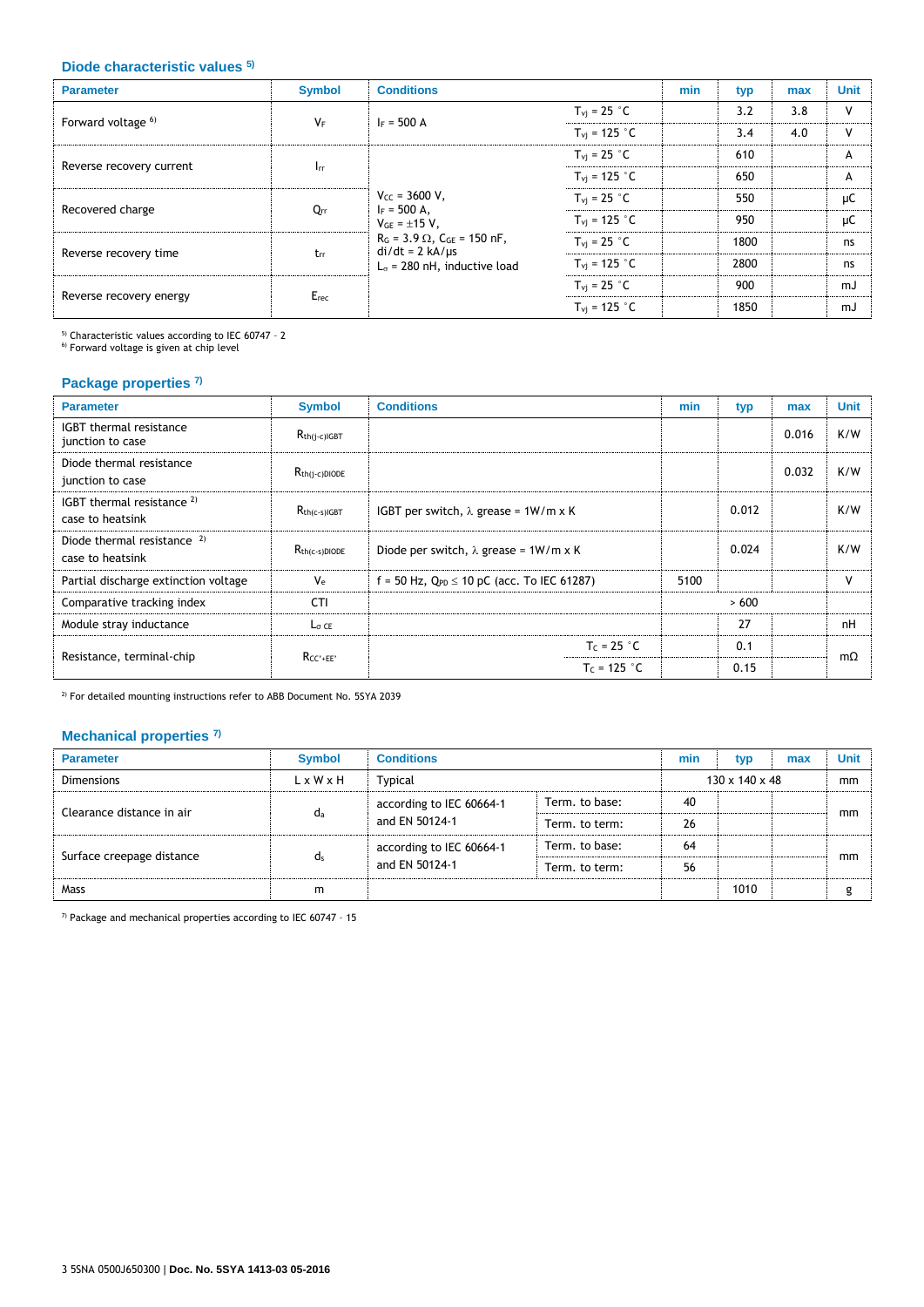### **Electrical configuration**



### **Outline drawing 2)**



**Note: all dimensions are shown in millimeters** 2) For detailed mounting instructions refer to ABB Document No. 5SYA 2039

This is an electrostatic sensitive device, please observe the international standard IEC 60747-1, chap. IX. This product has been designed and qualified for Industrial Level.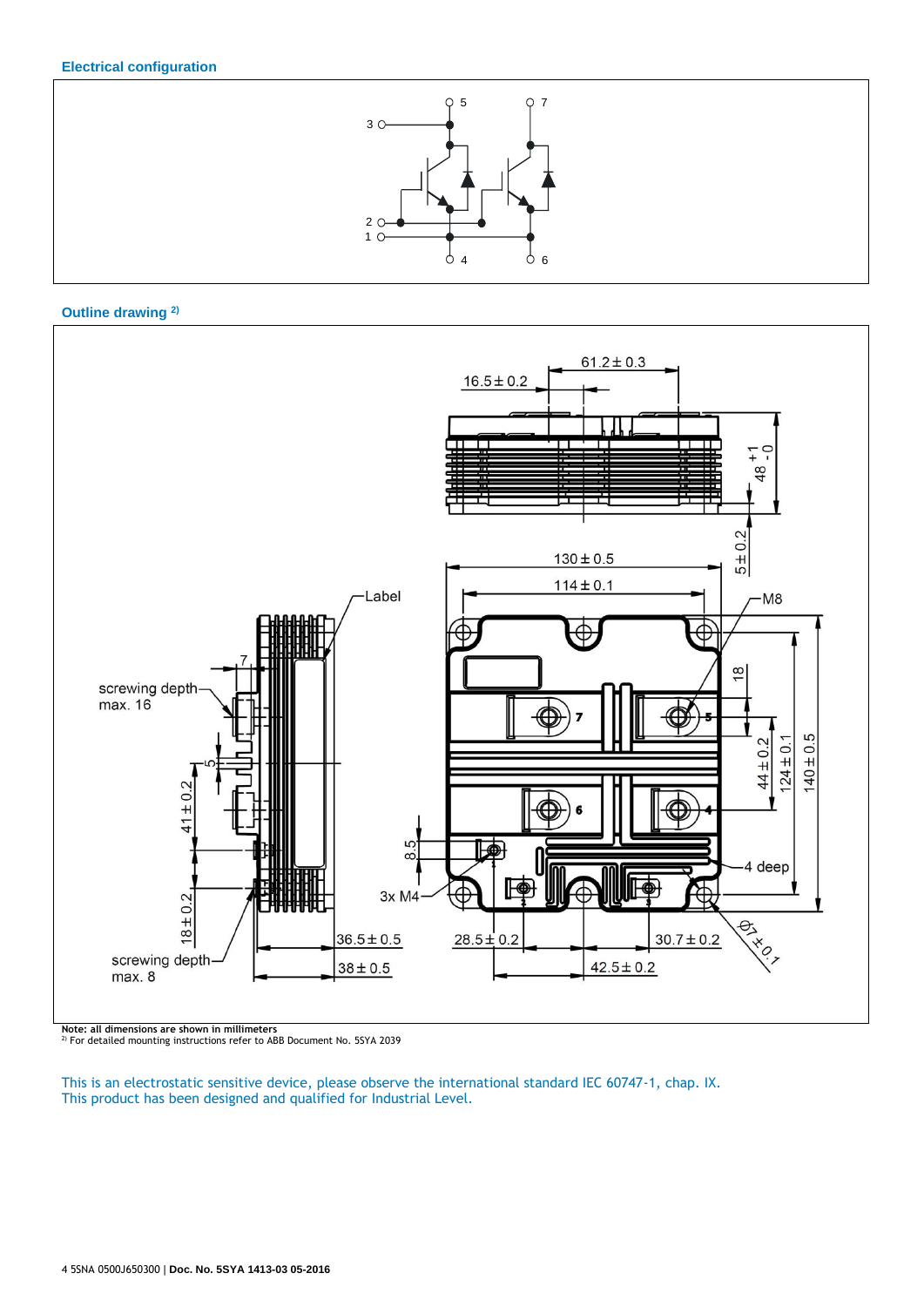

**Fig. 1** Typical on-state characteristics, chip level **Fig. 2** Typical transfer characteristics, chip level



**Fig. 3** Typical output characteristics, chip level **Fig. 4** Typical output characteristics, chip level



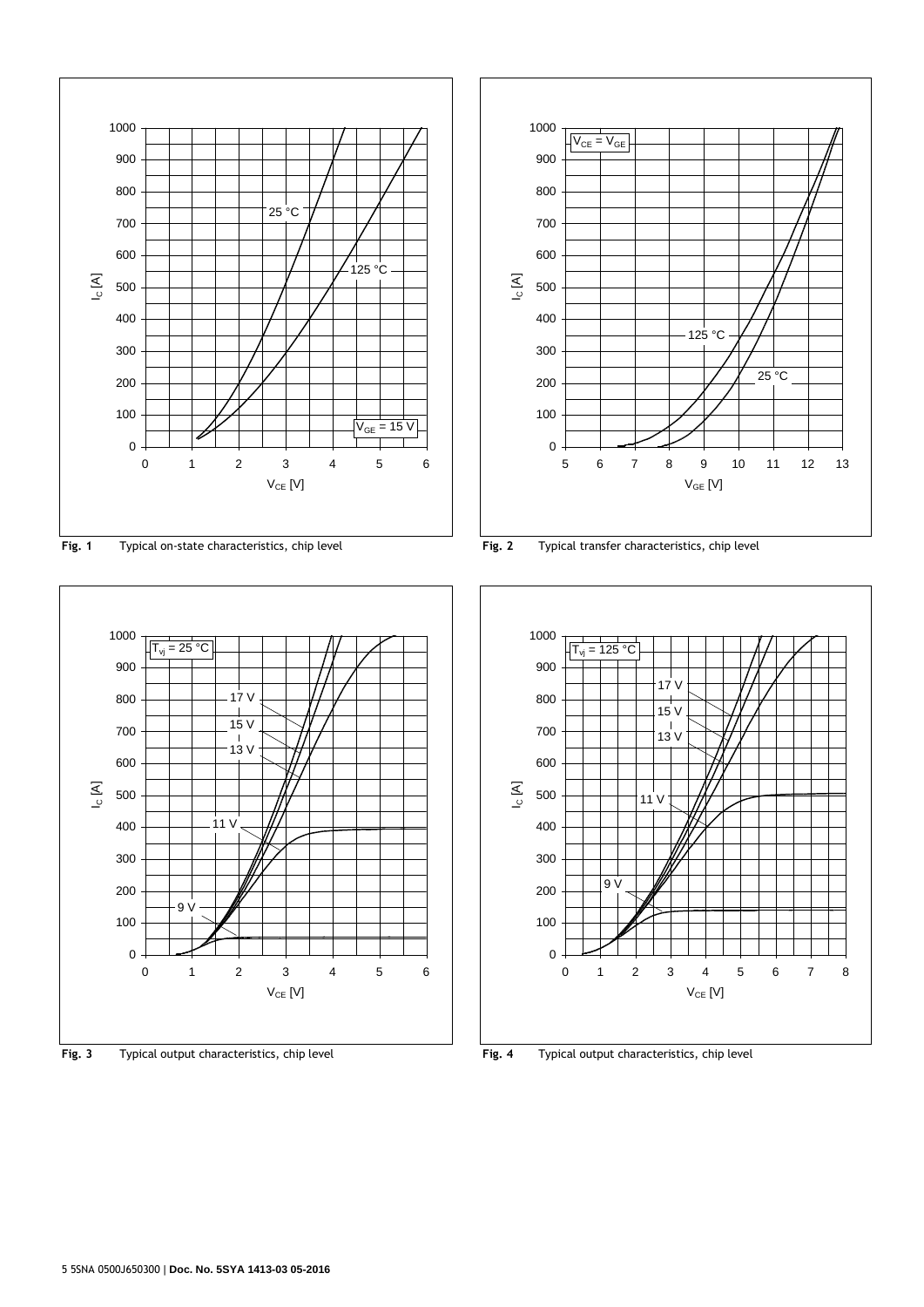

**Fig. 5** Typical switching energies per pulse vs. collector current **Fig. 6** Typical switching energies per pulse vs. gate resistor



**Fig. 7** Typical switching times vs. collector current **Fig. 8** Typical switching times vs. gate resistor



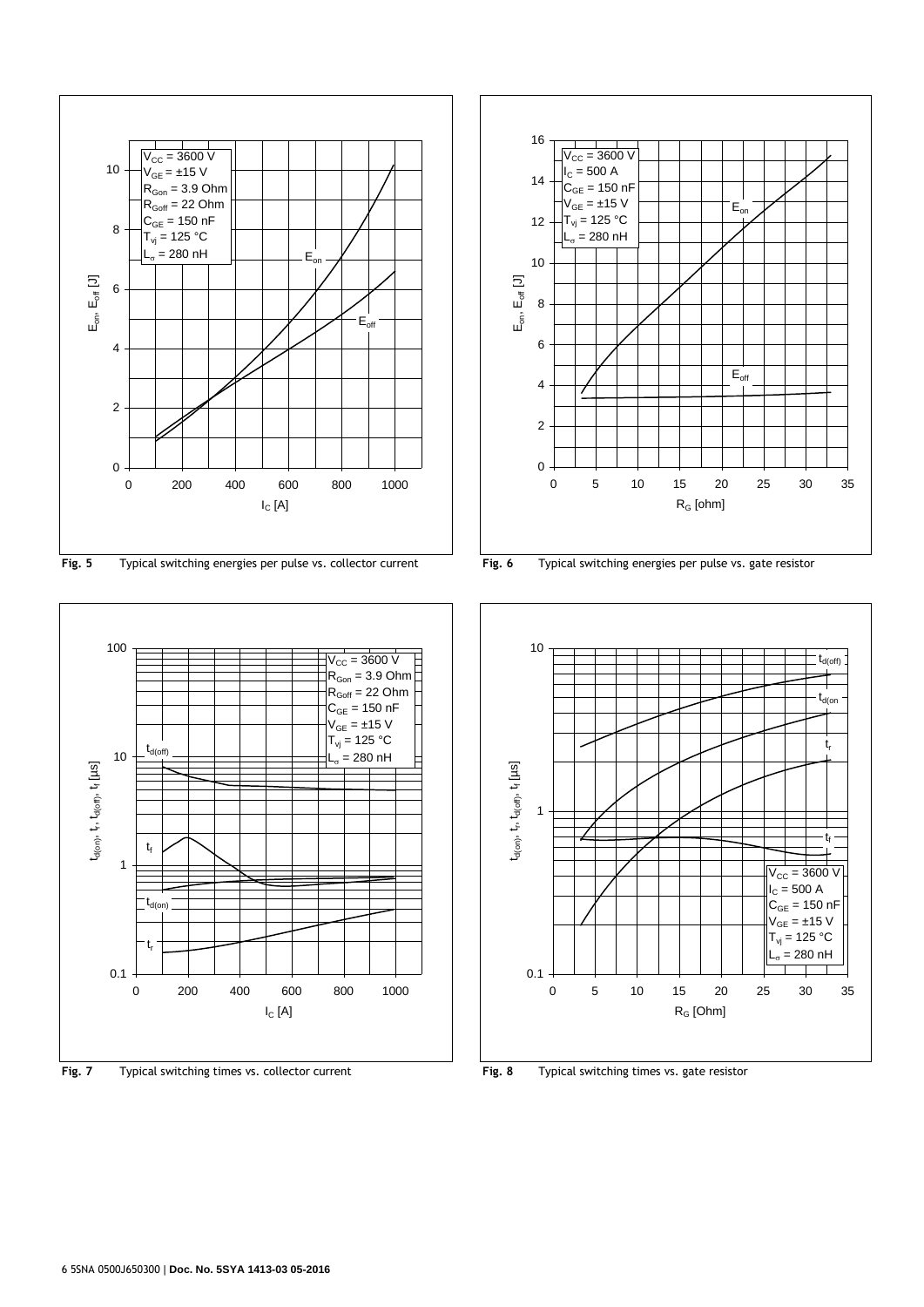

**Fig. 9** Typical capacitances vs. collector-emitter voltage **Fig. 10** Typical gate charge characteristics



**Fig. 11** Turn-off safe operating area (RBSOA)

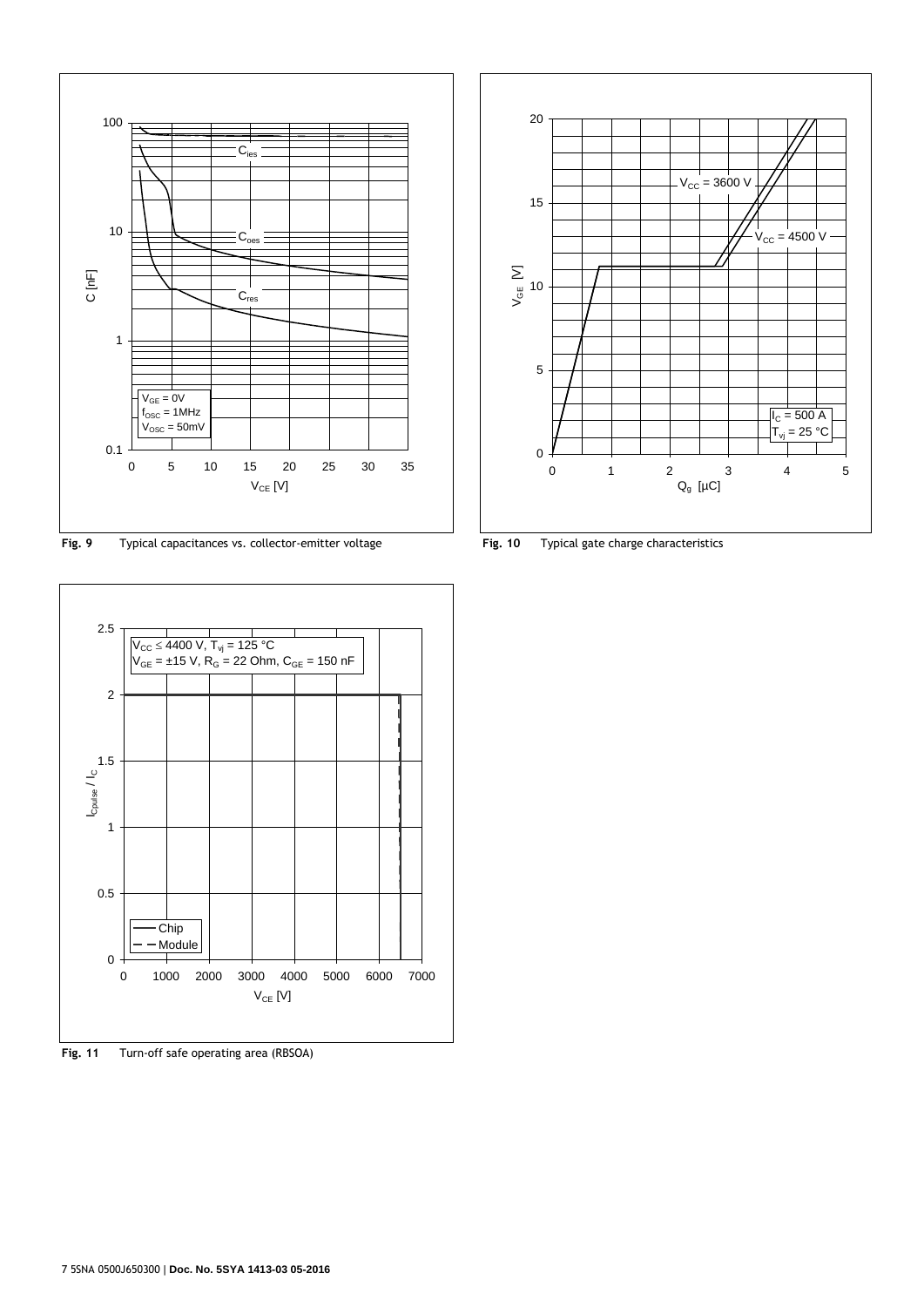

**Fig. 12** Typical reverse recovery characteristics vs. forward current **Fig. 13** Typical reverse recovery characteristics vs. di/dt



**Fig. 14** Typicial diode forward characteristics chip level **Fig. 15** Safe operating area diode (SOA)